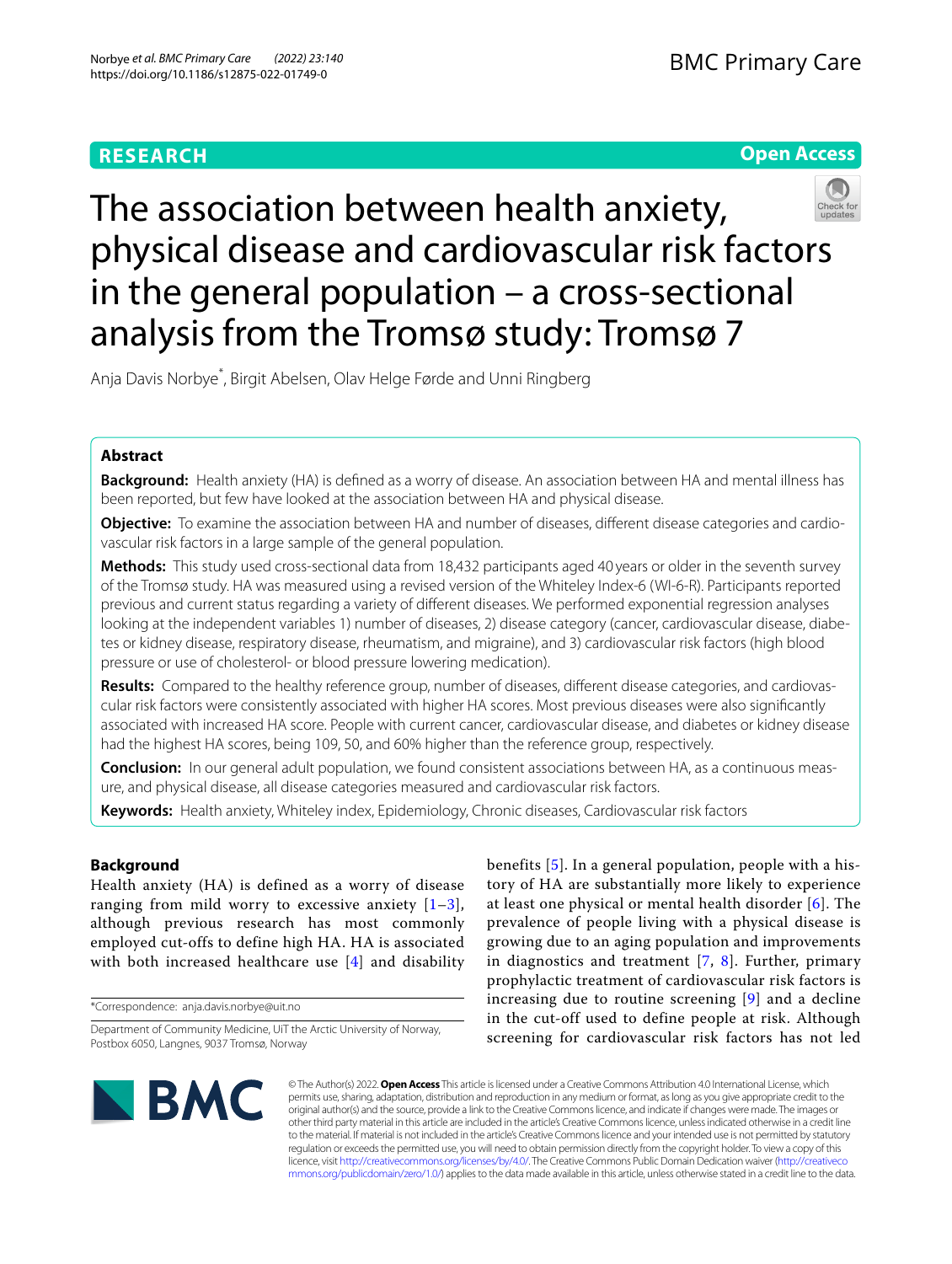to an increase in mental distress [[10\]](#page-8-4), we have little knowledge about the association with HA. Therefore, the association between HA and physical disease and cardiovascular risk factors deserves increased attention and relevance in clinical work.

The association between HA and physical disease has mostly been explored within specific patient groups. High HA has been reported in several patient populations with different physical diseases, such as cancer [[11\]](#page-8-5), cardiovascular disease [[12](#page-8-6), [13](#page-8-7)], diabetes [[14](#page-8-8)], and kidney disease [[15](#page-8-9)]. In addition, different studies have examined disease-specific anxiety such as fear of cancer recurrence  $[16]$  $[16]$  $[16]$ , fear of hypoglycaemia  $[17]$  $[17]$  $[17]$ , and cardiac anxiety  $[18]$  $[18]$  $[18]$ . However, a recent review [[19\]](#page-8-13) proposed that these are dimensions of the broader HA concept, and pointed out that diseasespecific measurements in disease-specific populations make comparison between different diseases difficult.

The association between HA and physical disease and risk factors for disease has been less explored in the general population; only three studies on the topic have been published, with inconsistent results [[6,](#page-8-0) [20](#page-8-14), [21\]](#page-8-15). To our knowledge, only one study, published by Noyes and colleagues in 2000, has examined the association between HA and various diseases in a general adult (aged 40-65 years) population [[22\]](#page-8-16). They found that high blood pressure, stroke, and chronic lung disease were associated with high HA. All of these studies used a single cut-off to dichotomise high and low HA, and to-date, no one has looked at this association while measuring HA as a continuous construct. HA is reported to be unequally distributed in the population [[2](#page-7-4)], with no clear cut-offs to define high HA. In accordance with Rachman  $[1]$  $[1]$  and Ferguson  $[3]$  $[3]$  $[3]$ , we support the idea that HA in the general population should be assessed as a continuous construct.

The aim of the present paper was to examine the association between HA and 1) number of diseases, 2) different disease categories, and 3) cardiovascular risk factors in a large sample of the general population.

## **Methods**

## **Study design and population**

The Tromsø study is a large Norwegian population-based health survey, where inhabitants of the municipality of Tromsø have been invited to seven diferent surveys (Tromsø 1-7) since in 1974  $[23]$  $[23]$ . The present paper used cross-sectional, self-reported data from Tromsø 7, which was conducted in 2015-2016. All inhabitants aged 40 years or older  $(n = 32,591)$  were invited by post and received two reminders to participate. Informed consent was given upon attendance, where both self-reported and clinical measures were collected. This study only utilized self-reported measurements. Of the invited participants to the Tromsø 7, 21,083 gave informed consent and participated in this study (response rate of 65%). Only information concerning age and gender of non-participants were collected.

## **Variables**

## *Dependent variable*

We measured HA using a validated and modifed onefactor, six-item Whiteley Index-6 (WI-6-R) (Table [1](#page-1-0)), which was included in the Tromsø 7 questionnaire. The WI-6-R has satisfactory psychometric properties [[24](#page-8-18)] in a general population. Respondents answered each item on a 5-point Likert scale ( $0$ ="not at all",  $1$ ="to some extent",  $2=$ "moderately",  $3=$ "to a considerable extent",  $4=$ "to a great extent"). Item scores were then summed to create a HA score ranging from 0 to 24, with higher scores indicating higher HA.

#### *Independent variables*

Participants gave information on the following diseases: heart failure, atrial fibrillation, angina pectoris, myocardial infarction, stroke, diabetes, kidney disease, chronic bronchitis/emphysema/chronic obstructive pulmonary disease, asthma, cancer, rheumatoid arthritis, osteoarthritis, and/or migraine. Response options were "no", "yes, now", or "previously, not now" for each disease except myocardial infarction and stroke, where only "no" and "previously, not now" were possible. Participants also

<span id="page-1-0"></span>**Table 1** Questions included in the Whiteley Index-6-R

| Item          | Text                                                                                                                                                    |
|---------------|---------------------------------------------------------------------------------------------------------------------------------------------------------|
|               | Do you think there is something seriously wrong with your body?                                                                                         |
| $\mathcal{L}$ | Do you worry a lot about your health?                                                                                                                   |
|               | Is it hard for you to believe the doctor when he tells you there is nothing to worry about?                                                             |
| 4             | Do you often worry about the possibility that you have a serious illness?                                                                               |
|               | If a disease is brought to your attention (e.g., via TV, radio, internet, newspapers or some-<br>one you know), do you worry about getting it yourself? |
| 6             | Do you have recurring thoughts about being ill that are difficult to get off your mind?                                                                 |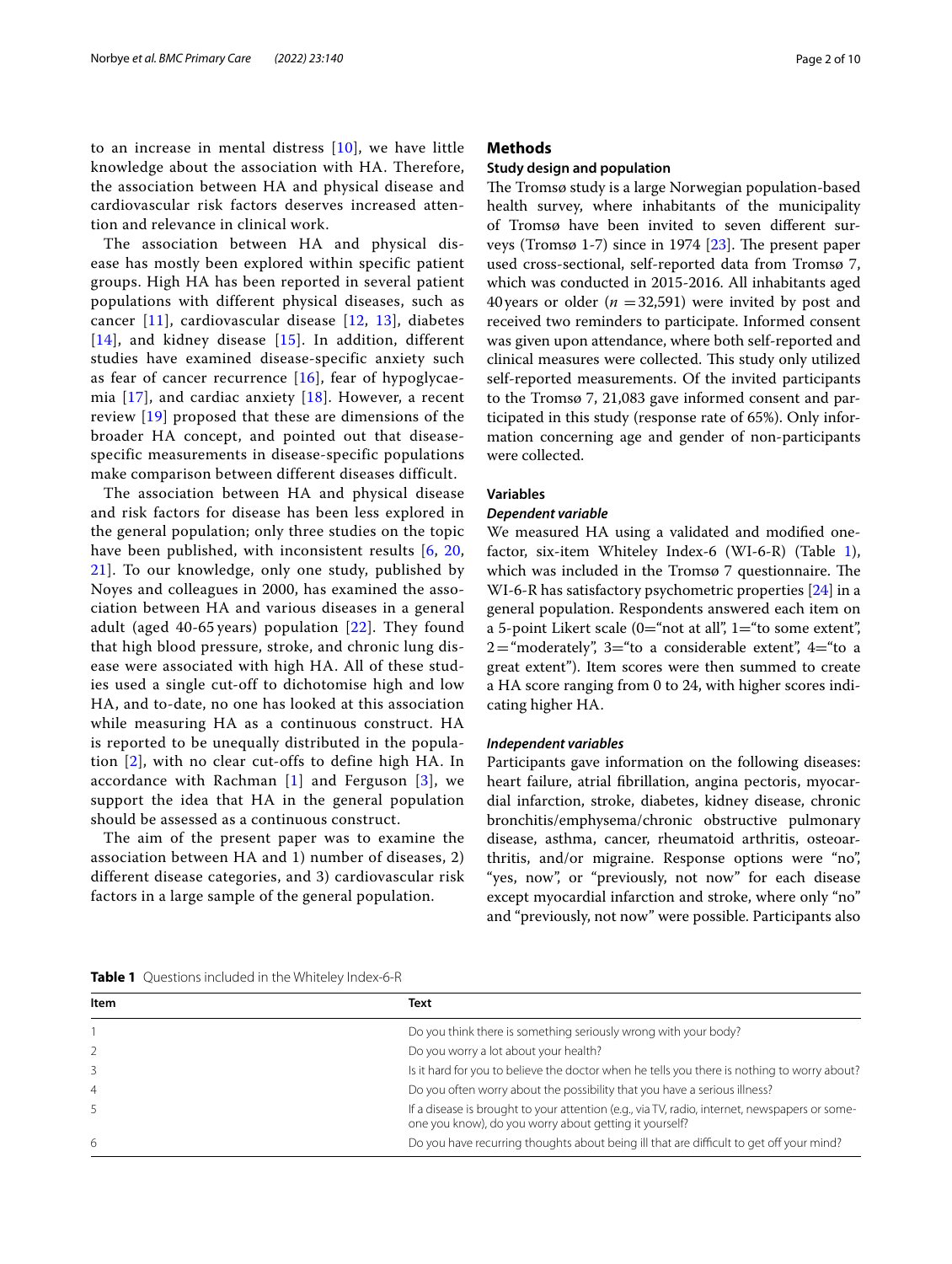reported cardiovascular risk factors (high blood pressure, use of blood pressure lowering medication, or use of cholesterol lowering medication), now or previously.

When examining the association between HA score and number of diseases (number of diseases analysis), participants were categorised according to number of diseases  $(0, 1, 2, 3, > 4)$ , past or current, and cardiovascular risk factors were not counted as diseases. When examining the association between HA score and disease category (disease category analysis), we grouped the different diseases into eight disease categories, and cardiovascular risk factors were included as a separate category (Table [2](#page-2-0)).

## *Confounders*

We included four groups of possible confounders in the analyses: disease-related variables, socioeconomic, social network, and demographic variables, all of which were taken from the Tromsø 7 questionnaire. The diseaserelated variables included disease in frst-degree relatives and self-reported mental illness by the Hospital Anxiety and Depression Scale (HADS). Participants were asked if their frst-degree relatives had any of the following: angina pectoris, stroke, asthma, diabetes, breast cancer, prostate cancer, colon cancer, or myocardial infarction before the age of 60. Participants were categorised as "yes" if they reported that their frst-degree relatives had one or more of these diseases, and "no" if they had none of them. Disease in frst-degree relatives was chosen as a confounder as we hypothesised that HA may be affected by disease in close family  $[1]$  $[1]$  $[1]$ , and since many of the diseases can be hereditary. Mental illness is associated with HA [\[6](#page-8-0)] and physical disease [[25–](#page-8-19)[27](#page-8-20)]. We therefore included the measurement tool HADS [[28\]](#page-8-21) as a confounder. HADS is a questionnaire based on participants' responses to 14 questions concerning symptoms of anxiety and depression in the last week, with a total range of 0-42. Due to the diverse use of cut-ofs for HADS total score [[29](#page-8-22)], we used HADS as a continuous measure, except for descriptive purposes.

Socioeconomic variables were considered confounders based on associations with both HA [\[2](#page-7-4)] and physical disease [\[30](#page-8-23)]. Participants reported highest level of completed education (primary education up to 10years of schooling, vocational/upper secondary education  $\geq$ 3 years, college/university <4 years, or college/university  $\geq$ 4 years) and annual household income, which was categorised as low (NOK <451,000), lower middle (NOK 451-750,000), upper middle (NOK 751000-1 million), or high (NOK  $>1$  million). There were two social network variables: participation in organised activities and friendship. Both are associated with HA [\[2](#page-7-4)] and physical disease [[31](#page-8-24)]. Response options for participation in organised activities were "never or just a few times a year", "1-2 times a month", "approximately once a week", or "more than once a week". The friendship variables included two questions: "Do you have enough friends who can give you help and support when you need it?" and "Do you have enough friends with whom you can talk confdentially?" Response options were "yes" and "no", and these were merged and coded as "no", for those who answered "no" to both questions; "to some extent", for those who answered "yes" to only one question; and "yes", for those who answered "yes" to both questions. Finally, demographic variables included gender and age as of 31 December 2015.

## **Statistical analyses**

No participants were excluded prior to the analyses, but missing values were consequently excluded in the analyses and all results are therefore presented as completecase. In the disease category analysis, disease categories were exclusive, thus participants with diseases in two different categories (e.g. cancer and angina pectoris) were excluded. However, participants were not excluded if they had cardiovascular risk factors in addition to a specifc disease category, e.g. high blood pressure in addition

<span id="page-2-0"></span>

|  |  | <b>Table 2</b> Overview of disease categories and respective included diseases from the Tromsø study: Tromsø 7 (2015-2016) |  |
|--|--|----------------------------------------------------------------------------------------------------------------------------|--|
|  |  |                                                                                                                            |  |

| Disease category            | Included diseases                                                                  |  |  |
|-----------------------------|------------------------------------------------------------------------------------|--|--|
| No disease                  | None of the below mentioned                                                        |  |  |
| Cancer                      | Cancer                                                                             |  |  |
| Cardiovascular disease      | Heart failure, atrial fibrillation, angina pectoris, myocardial infarction, stroke |  |  |
| Diabetes or kidney disease  | Diabetes, kidney disease                                                           |  |  |
| Respiratory disease         | Asthma, chronic bronchitis/emphysema/chronic obstructive pulmonary disease         |  |  |
| Rheumatism                  | Rheumatoid arthritis, osteoarthritis                                               |  |  |
| Migraine                    | Migraine                                                                           |  |  |
| Cardiovascular risk factors | High blood pressure, use of blood pressure or cholesterol lowering medication      |  |  |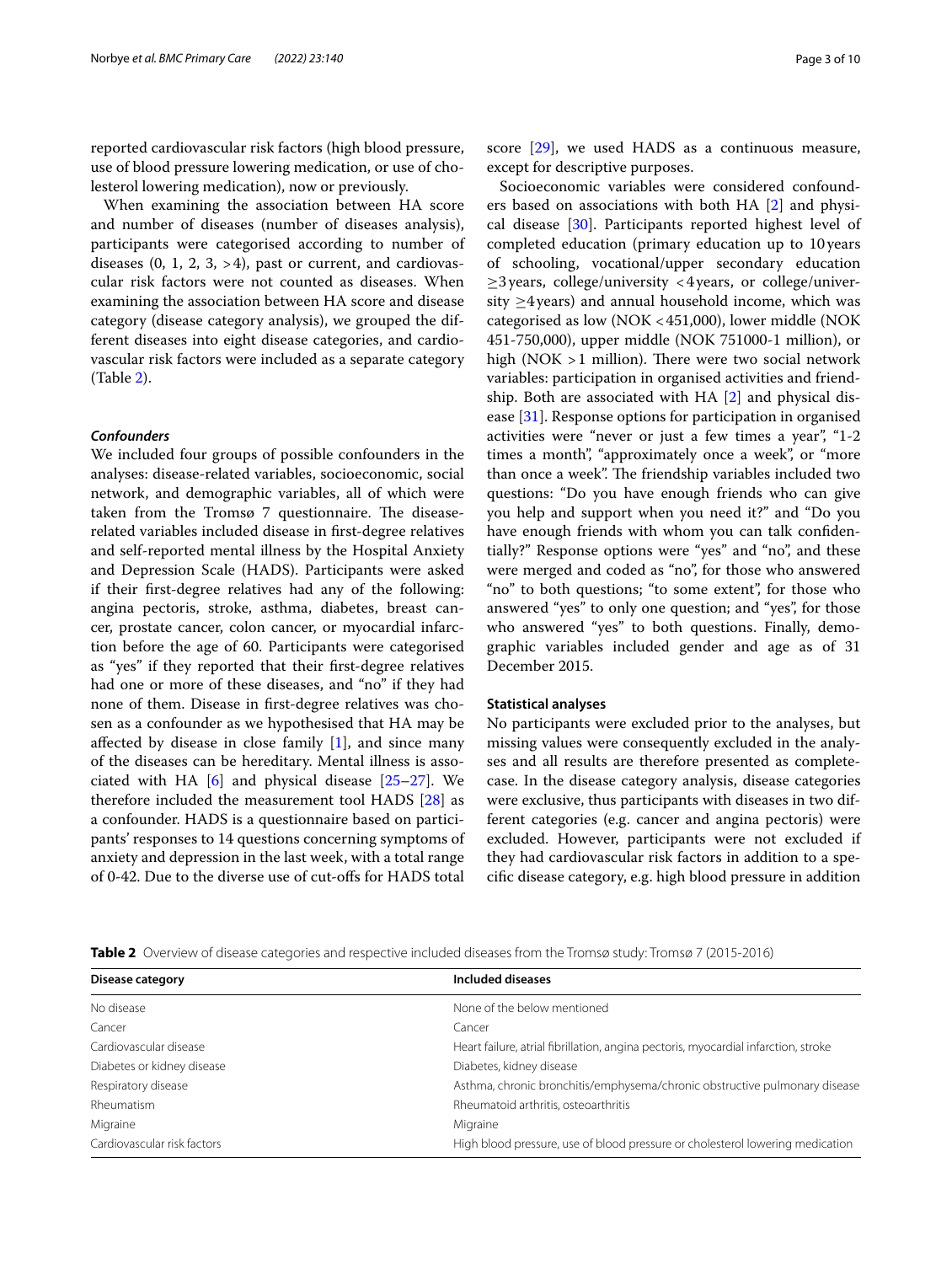to cancer. Participants could state several diseases within each disease category, e.g. angina pectoris and heart failure. If they answered "previously, not now" for one disease and "yes, now" for another within the same disease category, they were categorised as "yes, now". We set the reference group for all analyses as participants who reported both no current or previous physical disease and no cardiovascular risk factors (healthy reference group).

In the descriptive analyses, frequency distributions are presented for categorical variables, and mean (Standard deviation, SD) median [quartiles 1, 3] for continuous variables. All analyses were performed with STATA version 16.1 (STATA Corp LP, College Station, Texas, USA).

Due to the non-normal and highly skewed distribution of the dependent variable HA, we used bivariate and multivariate exponential regression analyses to detect associations. The regression coefficients in the estimated models are presented with the exponentiated beta  $[exp(b)]$ , where  $exp(b)$  describes the percentage change in the WI-6-R score relative to the reference category for the diferent other categories.

The unadjusted regression model included the disease category independent variable, and the adjusted model adjusted for all specifed confounders. We tested for two possible interactions: physical diseases and education and physical diseases and age, with the hypotheses that people with a higher education level would have more resources to handle disease, and that younger and older participants would deal with illness diferently. However, no interactions were evident.

#### **Ethics**

The study was conducted in accordance with the Declaration of Helsinki and was approved by the Regional Committee for Medical and Health Research Ethics (REC North) in Norway (ID 2016/1793). All participants gave written informed consent before admission.

## **Results**

## **Participant characteristics**

Of the 21,083 Tromsø 7 participants (age range: 40-99years; mean 56, SD 11), 52.5% were women. Supplementary Table [1](#page-7-5) shows participant characteristics of the confounders. In total, 18,432 participants had complete information on the number of diseases and cardiovascular risk factors. Of these, 17,997 had completed the WI-6-R. The mean (SD) median [quartiles] HA score was 3.26 (3.39), 2[1,5] out of 24 points in the population, and HA scores increased with increasing number of diseases (Table [3](#page-4-0)).

For all the investigated disease variables, having no disease was the most common, with increased HA observed among those with one or more diseases, those who fell into any disease category, and those with cardiovascular risk factors. For most diseases, the mean HA score was higher among those with current disease compared to those with previous disease.

## **Association between health anxiety, physical disease, and cardiovascular risk factors**

There was a significant, positive association between HA score and number of diseases, and between HA score and disease categories (Table [4](#page-5-0)). In the fully adjusted model, participants reporting one physical disease had 29% higher HA scores than the healthy reference group, and participants with four or more physical diseases had a two-fold increase in HA scores compared to the healthy reference group. HA was consistently associated with all disease categories, with higher HA scores in all disease categories compared to the healthy reference group.

For all disease categories, current disease was associated with higher HA scores than previous disease. Moreover, in most disease categories except previous diabetes or kidney disease and previous rheumatism, those with previous disease had higher HA scores than the healthy reference group. Participants with current cancer had the highest HA scores; twice as high as in the healthy reference group. Participants with current cardiovascular disease and current diabetes or kidney disease had an increase in HA scores of 50 and 60%, respectively, compared to the healthy reference group. Participants with cardiovascular risk factors also had a signifcant, 24% increase in HA scores compared to the healthy reference group.

## **Discussion**

The aim of our study was to explore the association between HA and physical disease. We found several important and consistent results: Increasing number of diseases was associated with signifcantly higher HA scores. Both people reporting current and previous disease had higher HA scores compared to the healthy reference group. Cancer, cardiovascular diseases, and diabetes or kidney disease showed the strongest association with HA. Finally, participants with cardiovascular risk factors had signifcantly higher HA scores than the healthy reference group. To our knowledge, this is the frst paper to demonstrate how HA is associated with both number of physical diseases, diferent disease categories, current and previous disease, and cardiovascular risk factors in the general population.

The HA scores we observed among those with four or more diseases were twice as high as scores among those with no diseases, and we believe this to be a novel fnding. Although some studies have found an association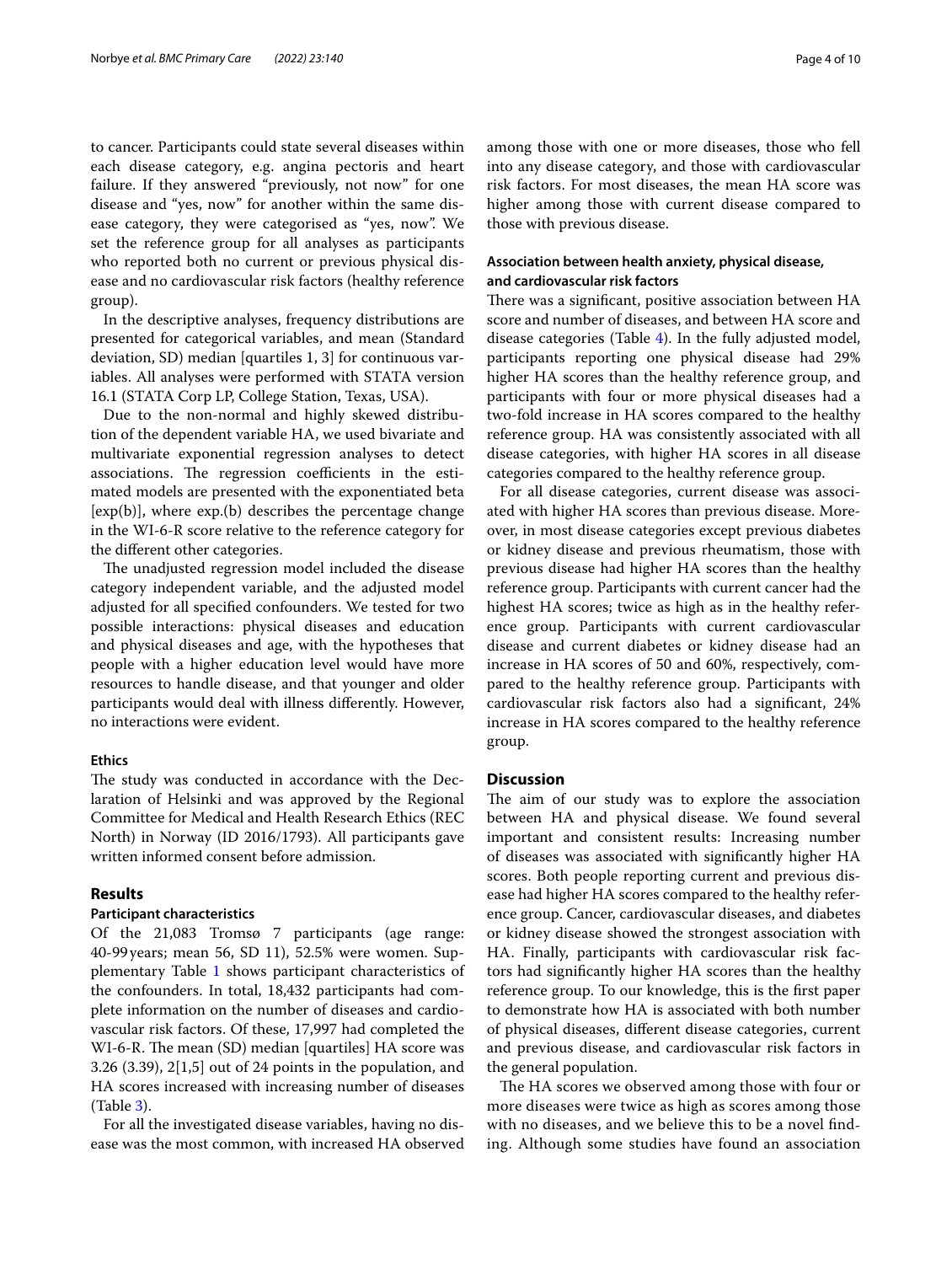<span id="page-4-0"></span>

| Table 3 Mean (SD) and median [quartiles 1, 3] health anxiety (HA) score according to number of physical diseases, disease category, |  |
|-------------------------------------------------------------------------------------------------------------------------------------|--|
| and cardiovascular risk factors. Data from The Tromsø study: Tromsø 7 (2015-2016)                                                   |  |

| as indicated by the Whiteley Index-6-R<br>N<br>Percent<br>Number of physical diseases, 5 categories<br>None<br>7231<br>43%<br>$2.28(2.83), 1[0-4]$<br>One disease<br>35%<br>5801<br>2.92 (3.14), 2 [0-4]<br>Two diseases<br>2342<br>14%<br>$3.54$ (3.53), 3 [1-5]<br>Three diseases<br>5%<br>818<br>4.23 (3.73), 3 [1-6]<br>Four or more diseases<br>389<br>2%<br>4.80 (4.24), 4 [2-7]<br>Total<br>16,581<br>Disease category<br><b>No</b><br>Cancer<br>7231<br>93%<br>2.28 (2.83), 1 [0-4]<br>Previously, not now<br>450<br>6%<br>$2.84(3.14), 2[0-4]$<br>2%<br>Yes, now<br>127<br>4.59 (4.09), 4 [1-6]<br>Total<br>7808<br>Cardiovascular disease<br><b>No</b><br>7231<br>88%<br>2.28 (2.83), 1 [0-4]<br>Previously, not now<br>694<br>8%<br>2.95 (3.05), 2 [0-5]<br>Yes, now<br>295<br>4%<br>3.51 (3.66), 2 [1-5]<br>Total<br>8220<br>Diabetes or kidney disease<br>No<br>93%<br>7231<br>2.28 (2.83), 1 [0-4]<br>Previously, not now<br>154<br>2%<br>2.70 (2.76), 2 [1-4]<br>371<br>5%<br>$3.65$ (3.62), $3$ [1-5]<br>Yes, now<br>Total<br>7756 | Mean (SD), median [quartiles] HA score |
|----------------------------------------------------------------------------------------------------------------------------------------------------------------------------------------------------------------------------------------------------------------------------------------------------------------------------------------------------------------------------------------------------------------------------------------------------------------------------------------------------------------------------------------------------------------------------------------------------------------------------------------------------------------------------------------------------------------------------------------------------------------------------------------------------------------------------------------------------------------------------------------------------------------------------------------------------------------------------------------------------------------------------------------------------|----------------------------------------|
|                                                                                                                                                                                                                                                                                                                                                                                                                                                                                                                                                                                                                                                                                                                                                                                                                                                                                                                                                                                                                                                    |                                        |
|                                                                                                                                                                                                                                                                                                                                                                                                                                                                                                                                                                                                                                                                                                                                                                                                                                                                                                                                                                                                                                                    |                                        |
|                                                                                                                                                                                                                                                                                                                                                                                                                                                                                                                                                                                                                                                                                                                                                                                                                                                                                                                                                                                                                                                    |                                        |
|                                                                                                                                                                                                                                                                                                                                                                                                                                                                                                                                                                                                                                                                                                                                                                                                                                                                                                                                                                                                                                                    |                                        |
|                                                                                                                                                                                                                                                                                                                                                                                                                                                                                                                                                                                                                                                                                                                                                                                                                                                                                                                                                                                                                                                    |                                        |
|                                                                                                                                                                                                                                                                                                                                                                                                                                                                                                                                                                                                                                                                                                                                                                                                                                                                                                                                                                                                                                                    |                                        |
|                                                                                                                                                                                                                                                                                                                                                                                                                                                                                                                                                                                                                                                                                                                                                                                                                                                                                                                                                                                                                                                    |                                        |
|                                                                                                                                                                                                                                                                                                                                                                                                                                                                                                                                                                                                                                                                                                                                                                                                                                                                                                                                                                                                                                                    |                                        |
|                                                                                                                                                                                                                                                                                                                                                                                                                                                                                                                                                                                                                                                                                                                                                                                                                                                                                                                                                                                                                                                    |                                        |
|                                                                                                                                                                                                                                                                                                                                                                                                                                                                                                                                                                                                                                                                                                                                                                                                                                                                                                                                                                                                                                                    |                                        |
|                                                                                                                                                                                                                                                                                                                                                                                                                                                                                                                                                                                                                                                                                                                                                                                                                                                                                                                                                                                                                                                    |                                        |
|                                                                                                                                                                                                                                                                                                                                                                                                                                                                                                                                                                                                                                                                                                                                                                                                                                                                                                                                                                                                                                                    |                                        |
|                                                                                                                                                                                                                                                                                                                                                                                                                                                                                                                                                                                                                                                                                                                                                                                                                                                                                                                                                                                                                                                    |                                        |
|                                                                                                                                                                                                                                                                                                                                                                                                                                                                                                                                                                                                                                                                                                                                                                                                                                                                                                                                                                                                                                                    |                                        |
|                                                                                                                                                                                                                                                                                                                                                                                                                                                                                                                                                                                                                                                                                                                                                                                                                                                                                                                                                                                                                                                    |                                        |
|                                                                                                                                                                                                                                                                                                                                                                                                                                                                                                                                                                                                                                                                                                                                                                                                                                                                                                                                                                                                                                                    |                                        |
|                                                                                                                                                                                                                                                                                                                                                                                                                                                                                                                                                                                                                                                                                                                                                                                                                                                                                                                                                                                                                                                    |                                        |
|                                                                                                                                                                                                                                                                                                                                                                                                                                                                                                                                                                                                                                                                                                                                                                                                                                                                                                                                                                                                                                                    |                                        |
|                                                                                                                                                                                                                                                                                                                                                                                                                                                                                                                                                                                                                                                                                                                                                                                                                                                                                                                                                                                                                                                    |                                        |
|                                                                                                                                                                                                                                                                                                                                                                                                                                                                                                                                                                                                                                                                                                                                                                                                                                                                                                                                                                                                                                                    |                                        |
| Respiratory disease<br><b>No</b><br>7231<br>87%<br>2.28 (2.83), 1 [0-4]                                                                                                                                                                                                                                                                                                                                                                                                                                                                                                                                                                                                                                                                                                                                                                                                                                                                                                                                                                            |                                        |
| 4%<br>Previously, not now<br>355<br>2.66 (2.72), 2 [0-4]                                                                                                                                                                                                                                                                                                                                                                                                                                                                                                                                                                                                                                                                                                                                                                                                                                                                                                                                                                                           |                                        |
| 9%<br>Yes, now<br>724<br>3.02 (3.28), 2 [1-4]                                                                                                                                                                                                                                                                                                                                                                                                                                                                                                                                                                                                                                                                                                                                                                                                                                                                                                                                                                                                      |                                        |
| Total<br>8310                                                                                                                                                                                                                                                                                                                                                                                                                                                                                                                                                                                                                                                                                                                                                                                                                                                                                                                                                                                                                                      |                                        |
| Rheumatism<br><b>No</b><br>7231<br>81%<br>$2.28(2.83), 1[0-4]$                                                                                                                                                                                                                                                                                                                                                                                                                                                                                                                                                                                                                                                                                                                                                                                                                                                                                                                                                                                     |                                        |
| 1%<br>Previously, not now<br>130<br>2.12 (2.90), 1 [0-4]                                                                                                                                                                                                                                                                                                                                                                                                                                                                                                                                                                                                                                                                                                                                                                                                                                                                                                                                                                                           |                                        |
| 1620<br>18%<br>2.97 (3.15), 2 [1-5]<br>Yes, now                                                                                                                                                                                                                                                                                                                                                                                                                                                                                                                                                                                                                                                                                                                                                                                                                                                                                                                                                                                                    |                                        |
| Total<br>8981                                                                                                                                                                                                                                                                                                                                                                                                                                                                                                                                                                                                                                                                                                                                                                                                                                                                                                                                                                                                                                      |                                        |
| <b>No</b><br>84%<br>7231<br>2.28 (2.83), 1 [0-4]<br>Migraine                                                                                                                                                                                                                                                                                                                                                                                                                                                                                                                                                                                                                                                                                                                                                                                                                                                                                                                                                                                       |                                        |
| Previously, not now<br>629<br>7%<br>2.67 (2.84), 2 [0-4]                                                                                                                                                                                                                                                                                                                                                                                                                                                                                                                                                                                                                                                                                                                                                                                                                                                                                                                                                                                           |                                        |
| 9%<br>2.86 (3.17), 2 [0-5]<br>Yes, now<br>779                                                                                                                                                                                                                                                                                                                                                                                                                                                                                                                                                                                                                                                                                                                                                                                                                                                                                                                                                                                                      |                                        |
| Total<br>8639                                                                                                                                                                                                                                                                                                                                                                                                                                                                                                                                                                                                                                                                                                                                                                                                                                                                                                                                                                                                                                      |                                        |
| Cardiovascular risk factors<br>No<br>7231<br>78%<br>2.28 (2.83), 1 [0-4]                                                                                                                                                                                                                                                                                                                                                                                                                                                                                                                                                                                                                                                                                                                                                                                                                                                                                                                                                                           |                                        |
| Yes<br>2096<br>22%<br>2.65 (2.86), 2 [0-4]                                                                                                                                                                                                                                                                                                                                                                                                                                                                                                                                                                                                                                                                                                                                                                                                                                                                                                                                                                                                         |                                        |
| Total<br>9327                                                                                                                                                                                                                                                                                                                                                                                                                                                                                                                                                                                                                                                                                                                                                                                                                                                                                                                                                                                                                                      |                                        |

between high HA and having a disease [[6,](#page-8-0) [20](#page-8-14)], only one previous study has examined the association between HA and the number of physical diseases [\[21\]](#page-8-15). In contrast to our study, they did not fnd any signifcant association between HA and increasing number of diseases. However, they used a cut-off to dichotomise high and low HA, which might have obscured a signifcant trend. Unlike previous studies that used diferent cut-ofs to measure HA  $[6, 21, 22]$  $[6, 21, 22]$  $[6, 21, 22]$  $[6, 21, 22]$  $[6, 21, 22]$ , we utilised HA as a continuum, which may better represent the phenomenon of HA.

As this is a cross-sectional study, it cannot determine causality. We speculate that the observed association may be explained by the presence of disease increasing the risk of having higher HA score [\[19](#page-8-13)]. However, high HA is also associated with high healthcare use  $[4]$  $[4]$ , which may increase the probability of acquiring a diagnosis. In addition, we do not know if HA is itself is a risk factor for future disease. High levels of HA has been found associated with increased risk for ischaemic heart disease [[32\]](#page-8-25), whereas Knudsen and colleagues [\[33](#page-8-26)] found that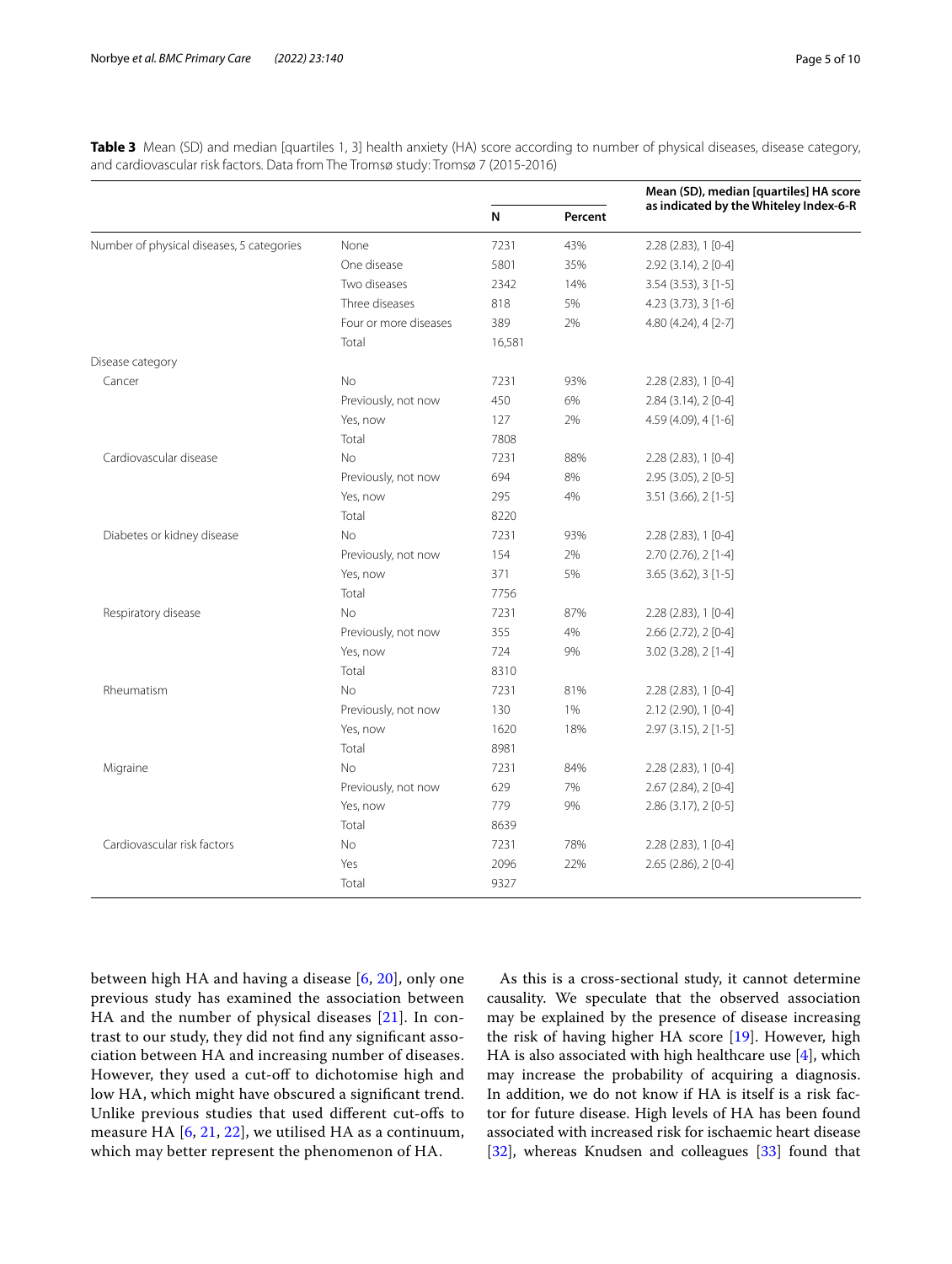|                                                                |                                                                        | <b>Unadjusted model</b>                                                          |                                                                  | Adjusted model <sup>a</sup>                                                      |                                                                  |
|----------------------------------------------------------------|------------------------------------------------------------------------|----------------------------------------------------------------------------------|------------------------------------------------------------------|----------------------------------------------------------------------------------|------------------------------------------------------------------|
|                                                                |                                                                        | Exp(b)                                                                           | 95% CI                                                           | Exp(b)                                                                           | 95% CI                                                           |
| Number of diseases, 5 categories                               | None                                                                   | 1                                                                                |                                                                  | 1                                                                                |                                                                  |
| Unadjusted model, $N = 16,169$<br>Adjusted model, $N = 13,971$ | One disease<br>Two diseases<br>Three diseases<br>Four or more diseases | 1.28 <sup>c</sup><br>1.55 <sup>c</sup><br>1.85 <sup>c</sup><br>2.11 <sup>c</sup> | $1.23 - 1.32$<br>$1.48 - 1.63$<br>$1.72 - 2.00$<br>$1.90 - 2.34$ | 1.29 <sup>c</sup><br>1.53 <sup>c</sup><br>1.89 <sup>c</sup><br>2.09 <sup>c</sup> | $1.24 - 1.34$<br>$1.45 - 1.61$<br>$1.74 - 2.05$<br>$1.85 - 2.36$ |
| Disease category                                               |                                                                        |                                                                                  |                                                                  |                                                                                  |                                                                  |
| Cancer                                                         | No                                                                     | $\mathbf{1}$                                                                     |                                                                  | 1                                                                                |                                                                  |
| Unadjusted model, $N = 7655$                                   | Previously, not now                                                    | 1.24 <sup>c</sup>                                                                | $1.13 - 1.37$                                                    | 1.32 <sup>c</sup>                                                                | $1.18 - 1.46$                                                    |
| Adjusted model, $N = 6761$                                     | Yes, now                                                               | 2.01 <sup>c</sup>                                                                | $1.68 - 2.41$                                                    | 2.19 <sup>c</sup>                                                                | $1.80 - 2.69$                                                    |
| Cardiovascular disease                                         | <b>No</b>                                                              | $\mathbf{1}$                                                                     |                                                                  | 1                                                                                |                                                                  |
| Unadjusted model, $N = 8047$                                   | Previously, not now                                                    | 1.30 <sup>c</sup>                                                                | $1.19 - 1.43$                                                    | 1.29 <sup>c</sup>                                                                | $1.17 - 1.40$                                                    |
| Adjusted model, $N = 7076$                                     | Yes, now                                                               | 1.44 <sup>c</sup>                                                                | $1.31 - 1.59$                                                    | 1.50 <sup>c</sup>                                                                | $1.31 - 1.72$                                                    |
| Diabetes or kidney disease                                     | <b>No</b>                                                              |                                                                                  |                                                                  | $\mathbf{1}$                                                                     |                                                                  |
| Unadjusted model, $N = 7597$                                   | Previously, not now                                                    | $1.18^{b}$                                                                       | $1.01 - 1.39$                                                    | 1.13                                                                             | $0.95 - 1.34$                                                    |
| Adjusted model, $N = 6702$                                     | Yes, now                                                               | 1.60 <sup>c</sup>                                                                | $1.43 - 1.78$                                                    | 1.60 <sup>c</sup>                                                                | $1.42 - 1.81$                                                    |
| Respiratory disease                                            | No.                                                                    | $\mathbf{1}$                                                                     |                                                                  | 1                                                                                |                                                                  |
| Unadjusted model, $N = 8149$                                   | Previously, not now                                                    | 1.17 <sup>b</sup>                                                                | $1.05 - 1.30$                                                    | 1.13 <sup>b</sup>                                                                | $1.01 - 1.26$                                                    |
| Adjusted model, $N = 7208$                                     | Yes, now                                                               | 1.32 <sup>c</sup>                                                                | $1.23 - 1.43$                                                    | 1.36 <sup>c</sup>                                                                | $1.25 - 1.48$                                                    |
| Rheumatism                                                     | No                                                                     | $\mathbf{1}$                                                                     |                                                                  | $\mathbf{1}$                                                                     |                                                                  |
| Unadjusted model, $N = 8776$                                   | Previously, not now                                                    | 0.93                                                                             | $0.78 - 1.11$                                                    | 1.05                                                                             | $0.87 - 1.27$                                                    |
| Adjusted model, $N = 7694$                                     | Yes, now                                                               | 1.30 <sup>c</sup>                                                                | $1.23 - 1.38$                                                    | 1.38 <sup>c</sup>                                                                | $1.29 - 1.47$                                                    |
| Migraine                                                       | No                                                                     | $\mathbf{1}$                                                                     |                                                                  | $\mathbf{1}$                                                                     |                                                                  |
| Unadjusted model, $N = 8478$                                   | Previously, not now                                                    | 1.17 <sup>c</sup>                                                                | $1.08 - 1.27$                                                    | $1.12^{b}$                                                                       | $1.03 - 1.21$                                                    |
| Adjusted model, $N = 7551$                                     | Yes, now                                                               | 1.26 <sup>c</sup>                                                                | $1.17 - 1.35$                                                    | 1.13 <sup>c</sup>                                                                | $1.03 - 1.23$                                                    |
| Cardiovascular risk factors                                    | No.                                                                    | 1                                                                                |                                                                  | $\mathbf{1}$                                                                     |                                                                  |
| Unadjusted model, $N = 9132$<br>Adjusted model, $N = 8014$     | Yes                                                                    | 1.16 <sup>c</sup>                                                                | $1.10 - 1.23$                                                    | 1.24 <sup>c</sup>                                                                | $1.17 - 1.31$                                                    |

<span id="page-5-0"></span>**Table 4** Association between health anxiety score and number of diseases, and between health anxiety score and disease category, presented with exponential regression coefficients. Data from The Tromsø study: Tromsø 7 (2015-2016)

 $^{\rm a}$  Confounders included: age, sex, education, household income, disease in first-degree relatives, HADS score, friendship, and participation in organised activity.  $^{\rm t}$ Significant below 0.05 level. <sup>c</sup> Significant below 0.01 level. CI Confidence interval

high HA was associated with increased cancer incidence in men. Further, no association was found between HA and cancer incidence in a cohort of women, but high HA was associated with increased all-cause mortality [\[34](#page-8-27)]. To better examine and understand causal directionality in the relationship between HA and diferent diseases, and to investigate if gender infuences the role of HA, a cohort study design is warranted.

## **The association between HA and diferent diseases**

We found signifcant associations between HA scores and all disease categories investigated in this study, which included the most common non-communicable chronic diseases. Our results are in accordance with previous fndings of high HA in patient populations [\[11](#page-8-5), [14](#page-8-8), [15](#page-8-9), [18,](#page-8-12) [35](#page-8-28)]. Current cancer, cardiovascular diseases, and diabetes or kidney disease was associated with the highest HA scores. Fear of cancer and cardiovascular disease is common in people with HA [\[1](#page-7-0), [36](#page-8-29)]. Having current diabetes or kidney disease was also highly associated with HA scores in this study. Diabetes control requires strict adherence and bodily monitoring. Fear of complications was strongly associated with HA in a previous population of patients with diabetes [\[14](#page-8-8)], and may explain the high association between HA and this disease category in our study. Assuming that the diseases occurred prior to the HA, it could be reasonable to suggest that the bodily monitoring and fear of the fatal outcome may explain the high associations in this general population.

Another consistent fnding was that those reporting previous disease had lower HA scores than those with current disease, but they had still higher scores than the healthy reference group. Although most of the diseases included in our study are considered chronic, their symptoms can be reduced by proper treatment. We therefore speculate that some of our participants may have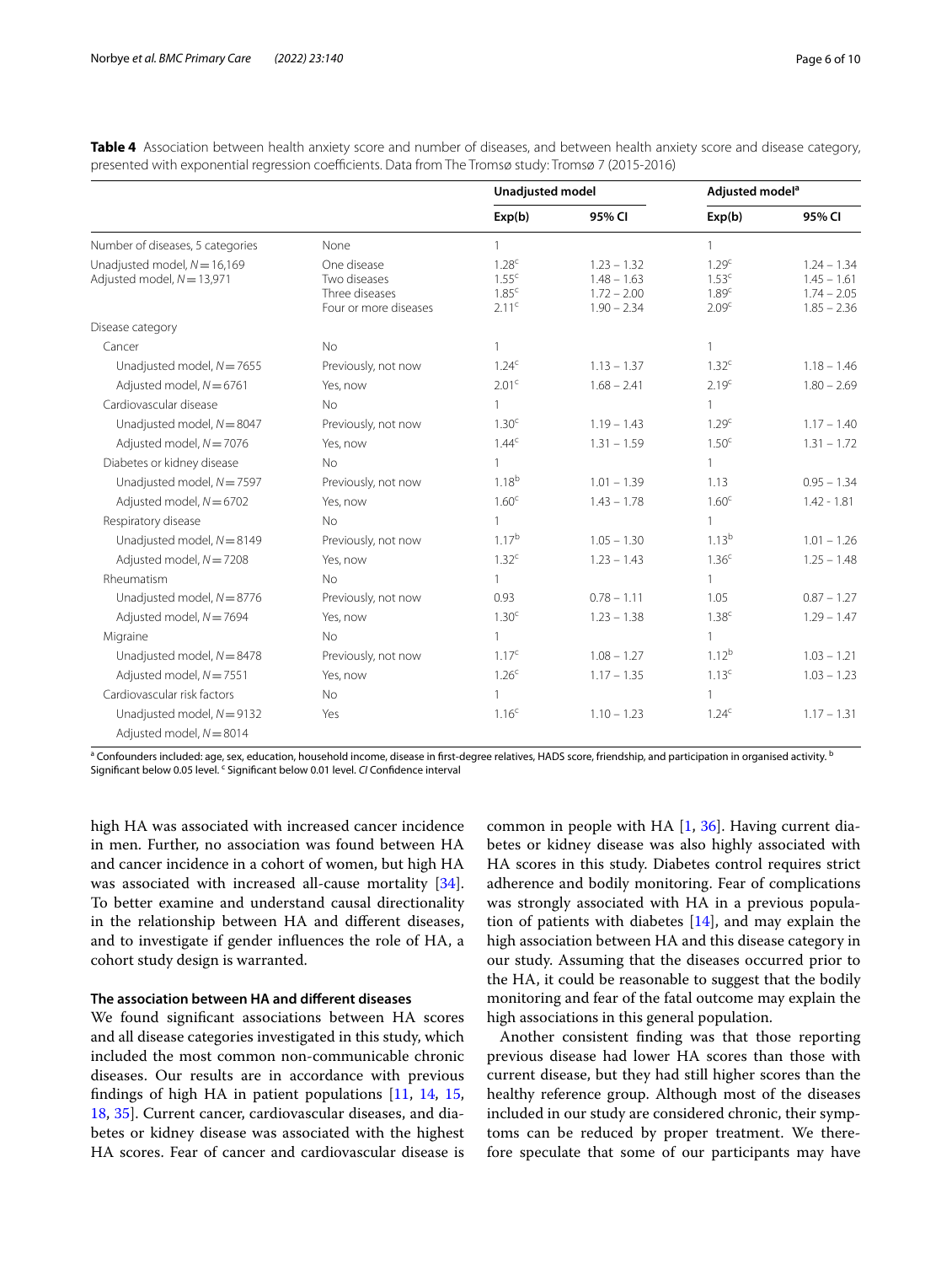some disease, but proper management of that disease decreased both their symptom burden and HA.

Interestingly, we found a signifcant association between HA and cardiovascular risk factors, with a coefficient similar to coefficients for migraine and respiratory disease. The impact of a 24% increase in HA score in otherwise healthy persons indicates a potential health burden on a population level. In Norway, the proportion of 70-74-year-olds taking blood pressure- or cholesterol lowering medication is increasing [[37\]](#page-8-30); and was as high as 57% in 2016 [[38](#page-8-31)]. Primary healthcare in Norway is wellfunctioning [[39\]](#page-8-32). It is reasonable to assume that those who report a cardiovascular risk factor receive treatment, and thereby are at lowered risk for future cardiovascular disease. It is therefore interesting that we observed such a pronounced association between cardiovascular risk factors and HA. This significant association is important in the discussion of adverse efects in identifying people "at risk".

#### **Possible cohort efect**

Older age is associated with lower HA [\[40\]](#page-8-33), and as physical diseases are more prevalent in older individuals, we hypothesised that the association between HA and disease may difer by age. However, we did not fnd any signifcant interaction, indicating that having a disease is not associated with higher HA in younger (40 years) compared to older age groups. Moreover, mean HA has increased in student populations in the past three decades  $[41]$  $[41]$ , and if there is, in fact, a cohort effect, it is likely that today's youth may experience an even higher HA later in life due to the increased prevalence of disease in older age groups.

#### **Methodological considerations**

As this study uses a cross-sectional study design, we cannot determine whether HA occurs prior to the disease or in response to the disease, and caution should be taken when making assumptions of the directions of associations. Nevertheless, we believe that this study shows novel fndings of associations in a general population, which may lay the foundation for future prospective studies.

A strength of this study is the large, representative sample from the general population, which enabled us to examine the association between HA and diferent diseases. We chose to use a validated measurement tool, which is a strength in the research feld of HA, and used a revised version that distinguished the cognitive construct of illness worry from the presence of physical symptoms [[24\]](#page-8-18). Comparisons between studies are difcult due to the use of diferent HA measurement tools [[19](#page-8-13)] as well as reporting of diferent diseases [[7\]](#page-8-1). Although our results align with studies in other countries  $[6, 22]$  $[6, 22]$  $[6, 22]$  $[6, 22]$  and patient populations  $[11, 12, 14, 15]$  $[11, 12, 14, 15]$  $[11, 12, 14, 15]$  $[11, 12, 14, 15]$  $[11, 12, 14, 15]$  $[11, 12, 14, 15]$  $[11, 12, 14, 15]$  $[11, 12, 14, 15]$ , our sample is exclusively from inhabitants in a specifc geographic region in Norway, and replication in other populations would allow for further generalisation of the results.

All our data on the occurrence of disease was selfreported, and any misclassifcation may be due to recall bias. If the reporting of disease is related to HA, e.g. if those with low HA under-report disease more than those with higher HA, this could bias our results. However, a Norwegian study examining consistency among selfreported diagnoses and clinical registries found good overall consistency [[42](#page-8-35)].

In our study, we asked about current or previous disease, not duration of disease. One article examining HA in cancer patients found that HA was consistent over time after diagnosis and also during remission [[43\]](#page-8-36), and high HA has also been described as stable over time [\[44](#page-9-0)]. However, one study carried out in a sample of patients with diabetes found that high HA was most highly associated with a recent diagnosis [\[14\]](#page-8-8). Another factor concerning morbidity is severity of disease (risk of fatal outcome, the need for disease monitoring, chronic disability, etc.), as most of the diseases in our disease categories may have a wide range of severity. Interestingly, Tu et al. [[15\]](#page-8-9) found that increased HA was independent of kidney disease severity. However, as disease severity and duration may have infuenced participants' responses, the lack of this information may increase any heterogeneity of the associations presented.

The introduction to the questionnaire, stating the timeframe of the past 12months, was omitted in the survey. This limits our knowledge of the timeframe during which the participants answered. Although severe HA has been found to be stable over time [[44\]](#page-9-0), this is unknown for people with lower HA scores.

As in all survey research, selection bias may occur. Unfortunately, we have no information on factors related to non-response in the Tromsø 7, other than age and gender. However, a similar survey found that chronic diseases, e.g. diabetes, was related to non-attendance [[42\]](#page-8-35), indicating that survey populations may be healthier than non-respondents. Although not previously examined, it has been hypothesised that, in contrast to other mental illnesses, people with HA attend studies that are advertised as a "health check-up" [[5\]](#page-7-3), which was done in Tromsø 7. If the participants in the Tromsø 7 were healthier, whilst having higher HA, our results may be biased towards the null.

As Lebel et al. [[19](#page-8-13)] pointed out, there is an overlap between disease-specifc measures and HA. Although disease-specifc HA may be more precise than the more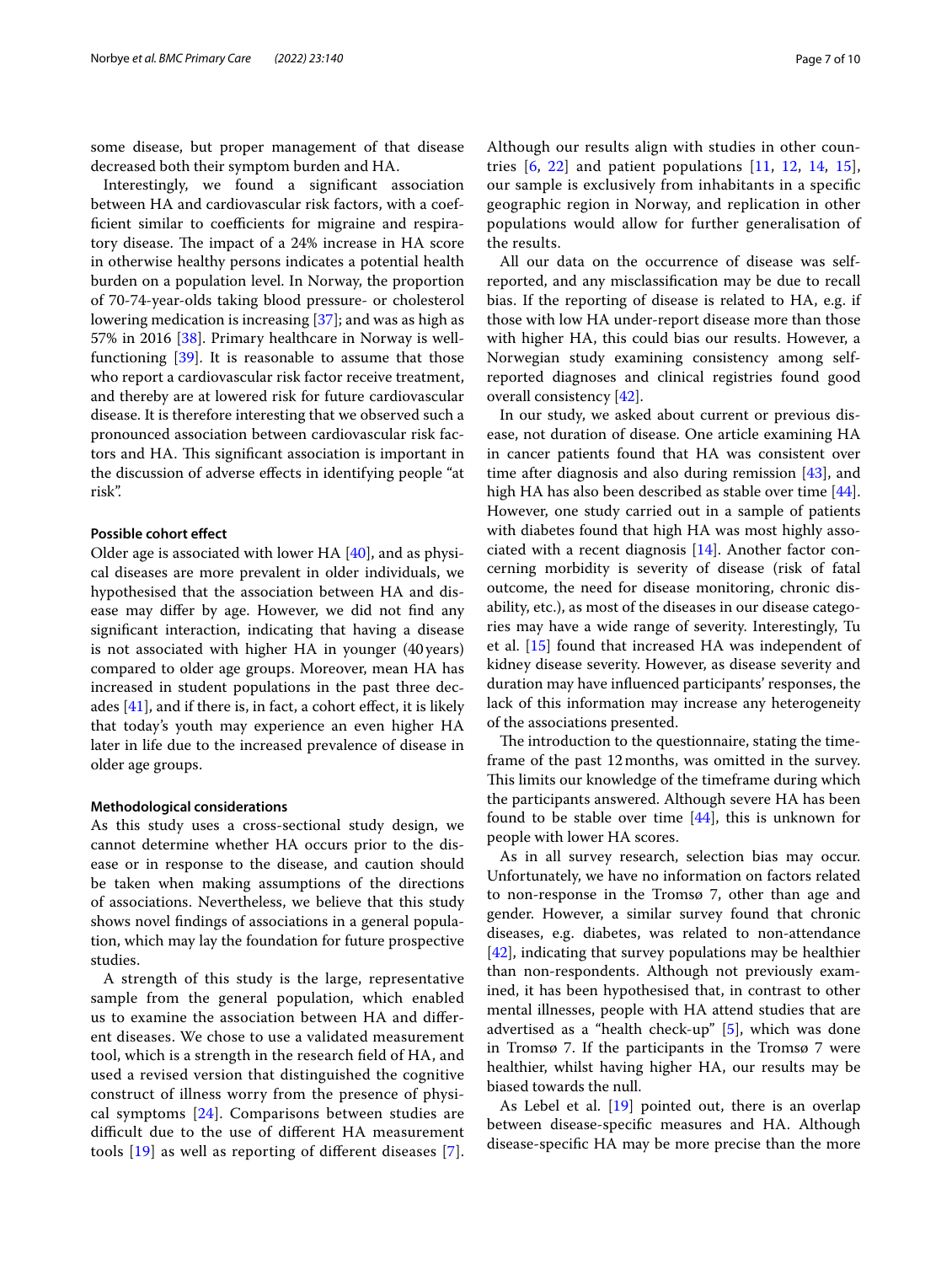general concept of HA, we believe that HA should be used in a larger and comparative perspective.

## **Clinical implications**

Our study demonstrates a consistent trend in the association between HA and physical disease which confrms knowledge from clinical practice and highlights the importance of assessing and addressing HA in patients with either current or previous disease. Past research has shown associations between HA and a wide range of diseases in patient populations. In line with those results, we suggest that while the proportion of HA may not vary considerably between diseases, the mere presence of disease is associated with higher HA. This association is relevant from a clinical perspective, as over 50% of our study sample had one or more diseases (Table [3](#page-4-0)). Severe HA is associated with a wide range of negative consequences, such as functional impairment, activity limitations, psychological distress [\[6\]](#page-8-0), and increased healthcare use and work disability  $[4, 5, 45]$  $[4, 5, 45]$  $[4, 5, 45]$  $[4, 5, 45]$  $[4, 5, 45]$ , and should be managed through targeted treatment to reduce associated negative consequences. However, as we have found in this study, increasing number of diseases is associated with higher HA, but overall, HA remains low. However, some studies found an association between lower HA score and higher healthcare use [\[46,](#page-9-2) [47\]](#page-9-3) and therefore we do not know how low HA is relevant from a clinical perspective. From a healthcare systems perspective, it is important to account for HA in the management of disease, particularly in those with increased number of physical diseases. Even when HA is not severe enough to require diagnosis and targeted treatment, we believe it important that healthcare personnel acknowledge and address the additional burden that HA may place on persons with current or previous physical disease and those with cardiovascular risk factors.

## **Conclusion**

In our general adult population, we found consistent associations between HA and physical disease and cardiovascular risk factors. The highest HA scores were found among those with four or more diseases and participants with current cancer, but the positive association was consistent in all disease categories and cardiovascular risk factors. Previous disease was also associated with increased HA. Our results indicate that HA should merit closer attention in future research on populations with physical disease and risk factors for disease.

#### **Abbreviations**

HA: Health Anxiety; WI-6-R: Whiteley Index 6-R; HADS: Hospital Anxiety and Depression Scale.

#### **Supplementary Information**

The online version contains supplementary material available at [https://doi.](https://doi.org/10.1186/s12875-022-01749-0) [org/10.1186/s12875-022-01749-0](https://doi.org/10.1186/s12875-022-01749-0).

<span id="page-7-5"></span>**Additional fle 1: Supplementary Table 1.** Population characteristics of participants in the Tromsø study: Tromsø 7 (2015-2016) by confounding variables.

#### **Acknowledgements**

The authors thank the participants in the study for providing data for the analyses.

#### **Authors' contributions**

All authors contributed to designing the study, interpreting results and revising the manuscript. ADN conducted the data analyses and wrote the manuscript with the assistance of BA, OHF and UR. All authors have read and approved the fnal manuscript.

#### **Funding**

Open access funding provided by UiT The Arctic University of Norway (incl University Hospital of North Norway). The seventh Tromsø Study received funding from UiT, the Arctic University of Norway; UNN, The University Hospital of North Norway, the Norwegian Ministry of Health and Care Services, and Troms County Council. This particular PhD project has not received any specific funding.

#### **Availability of data and materials**

The data that support the fndings of this study are available from the Tromsø study but restrictions apply to the availability of these data, which were used under license for the current study, and so are not publicly available. Data are however available from the authors upon reasonable request and with permission of the Tromsø study: <https://uit.no/research/tromsoundersokelsen>

## **Declarations**

#### **Ethics approval and consent to participate**

The study was conducted in accordance with the Declaration of Helsinki and was approved by the Regional Committee for Medical and Health Research Ethics (REC North) in Norway (ID 2016/1793). All participants gave written informed consent before admission.

#### **Consent for publication**

Not applicable.

#### **Competing interests**

None declared.

Received: 14 February 2022 Accepted: 24 May 2022 Published online: 02 June 2022

#### **References**

- <span id="page-7-0"></span>1. Rachman S. Health anxiety disorders: a cognitive construal. Behav Res Ther. 2012;50(7-8):502–12. [https://doi.org/10.1016/j.brat.2012.05.001.](https://doi.org/10.1016/j.brat.2012.05.001)
- <span id="page-7-4"></span>2. Norbye AD, Abelsen B, Forde OH, Ringberg U. Distribution of health anxiety in a general adult population and associations with demographic and social network characteristics. Psychol Med. 2020;1-8. [https://doi.org/10.1017/S0033291720004122.](https://doi.org/10.1017/S0033291720004122)
- <span id="page-7-1"></span>3. Ferguson E. A taxometric analysis of health anxiety. Psychol Med. 2009;39(2):277–85. <https://doi.org/10.1017/S0033291708003322>.
- <span id="page-7-2"></span>4. Bobevski I, Clarke DM, Meadows G. Health anxiety and its relationship to disability and service use: fndings from a large epidemiological survey. Psychosom Med. 2016;78(1):13–25. [https://doi.org/10.1097/PSY.](https://doi.org/10.1097/PSY.0000000000000252) [0000000000000252.](https://doi.org/10.1097/PSY.0000000000000252)
- <span id="page-7-3"></span>5. Mykletun A, Heradstveit O, Eriksen K, Glozier N, Overland S, Maeland JG, et al. Health anxiety and disability pension award: the HUSK study.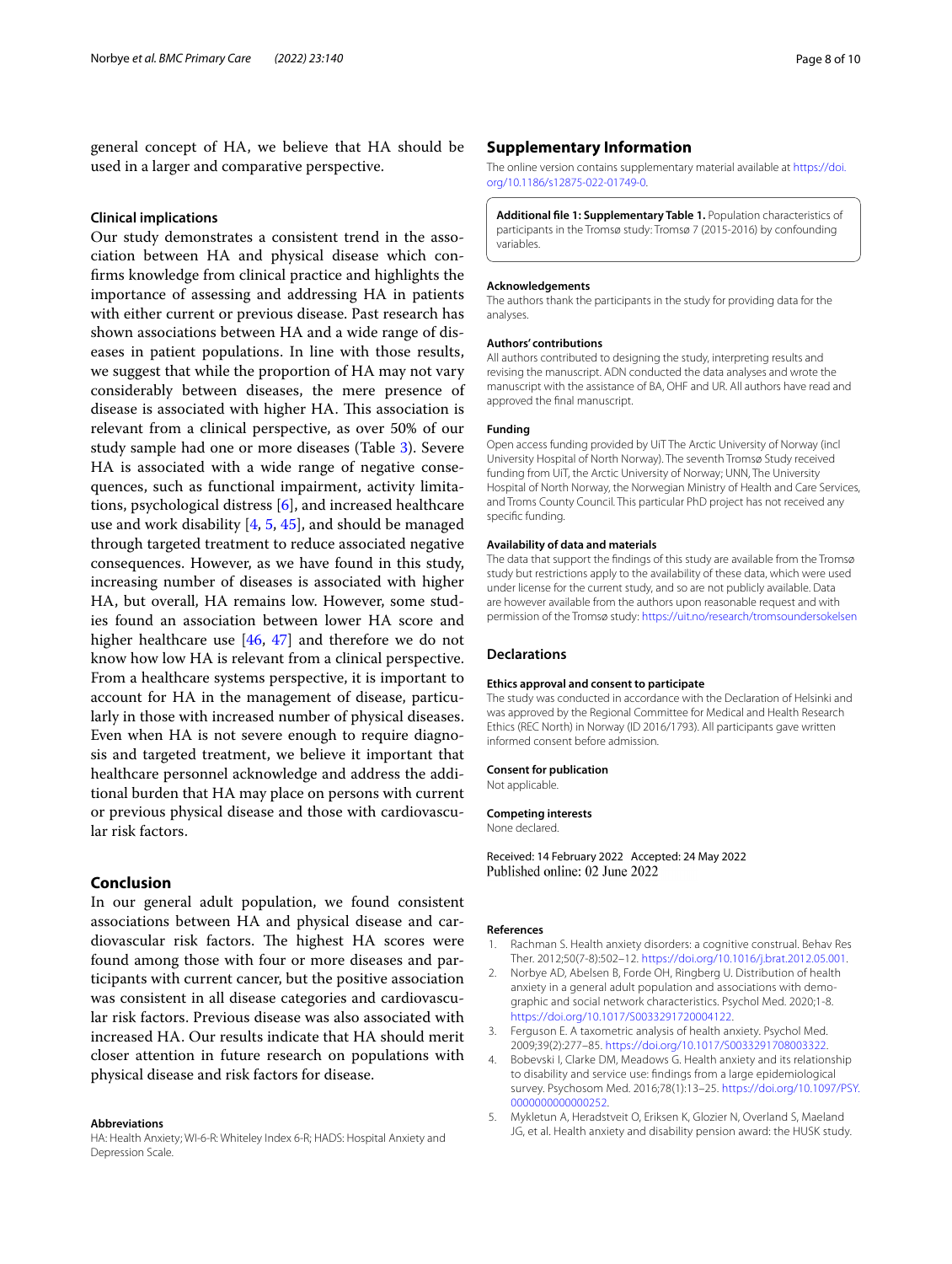Psychosom Med. 2009;71(3):353–60. [https://doi.org/10.1097/PSY.0b013](https://doi.org/10.1097/PSY.0b013e31819cc772) [e31819cc772](https://doi.org/10.1097/PSY.0b013e31819cc772).

- <span id="page-8-0"></span>6. Sunderland M, Newby JM, Andrews G. Health anxiety in Australia: prevalence, comorbidity, disability and service use. Br J Psychiatry. 2013;202(1):56–61. <https://doi.org/10.1192/bjp.bp.111.103960>.
- <span id="page-8-1"></span>7. van Oostrom SH, Gijsen R, Stirbu I, Korevaar JC, Schellevis FG, Picavet HS, et al. Time trends in prevalence of chronic diseases and multimorbidity not only due to aging: data from general practices and health surveys. PLoS One. 2016;11(8):e0160264. [https://doi.org/10.1371/journal.pone.](https://doi.org/10.1371/journal.pone.0160264) [0160264](https://doi.org/10.1371/journal.pone.0160264).
- <span id="page-8-2"></span>8. World Health Organization. Global status report on noncommunicable diseases 2010. Geneva: World Health Organization; 2011.
- <span id="page-8-3"></span>9. Dyakova M, Shantikumar S, Colquitt JL, Drew CM, Sime M, MacIver J, et al. Systematic versus opportunistic risk assessment for the primary prevention of cardiovascular disease. Cochrane Database Syst Rev. 2016;2016(1):CD010411. [https://doi.org/10.1002/14651858.CD010411.](https://doi.org/10.1002/14651858.CD010411.pub2) [pub2.](https://doi.org/10.1002/14651858.CD010411.pub2)
- <span id="page-8-4"></span>10. Lokkegaard T, Andersen JS, Jacobsen RK, Badsberg JH, Jorgensen T, Pisinger C. Psychological consequences of screening for cardiovascular risk factors in an un-selected general population: results from the Inter99 randomised intervention study. Scand J Public Health. 2015;43(1):102–10. <https://doi.org/10.1177/1403494814557886>.
- <span id="page-8-5"></span>11. Jones SL, Hadjistavropoulos HD, Gullickson K. Understanding health anxiety following breast cancer diagnosis. Psychol Health Med. 2014;19(5):525–35. <https://doi.org/10.1080/13548506.2013.845300>.
- <span id="page-8-6"></span>12. Sirri L, Tossani E, Potena L, Masetti M, Grandi S. Manifestations of health anxiety in patients with heart transplant. Heart Lung. 2020;49(4):364–9. [https://doi.org/10.1016/j.hrtlng.2019.12.006.](https://doi.org/10.1016/j.hrtlng.2019.12.006)
- <span id="page-8-7"></span>13. Roseman A, Morton L, Kovacs AH. Health anxiety among adults with congenital heart disease. Curr Opin Cardiol. 2021;36(1):98–104. [https://](https://doi.org/10.1097/HCO.0000000000000811) [doi.org/10.1097/HCO.0000000000000811.](https://doi.org/10.1097/HCO.0000000000000811)
- <span id="page-8-8"></span>14. Janzen Claude JA, Hadjistavropoulos HD, Friesen L. Exploration of health anxiety among individuals with diabetes: prevalence and implications. J Health Psychol. 2014;19(2):312–22. [https://doi.org/10.1177/1359105312](https://doi.org/10.1177/1359105312470157) [470157.](https://doi.org/10.1177/1359105312470157)
- <span id="page-8-9"></span>15. Tu CY, Chou YH, Lin YH, Huang WL. Sleep and emotional disturbance in patients with non-dialysis chronic kidney disease. J Formos Med Assoc. 2019;118(6):986–94. <https://doi.org/10.1016/j.jfma.2018.10.016>.
- <span id="page-8-10"></span>16. Simard S, Thewes B, Humphris G, Dixon M, Hayden C, Mireskandari S, et al. Fear of cancer recurrence in adult cancer survivors: a systematic review of quantitative studies. J Cancer Surviv. 2013;7(3):300–22. [https://doi.org/10.](https://doi.org/10.1007/s11764-013-0272-z) [1007/s11764-013-0272-z](https://doi.org/10.1007/s11764-013-0272-z).
- <span id="page-8-11"></span>17. Wild D, von Maltzahn R, Brohan E, Christensen T, Clauson P, Gonder-Frederick L. A critical review of the literature on fear of hypoglycemia in diabetes: implications for diabetes management and patient education. Patient Educ Couns. 2007;68(1):10–5. [https://doi.org/10.1016/j.pec.2007.](https://doi.org/10.1016/j.pec.2007.05.003) [05.003](https://doi.org/10.1016/j.pec.2007.05.003).
- <span id="page-8-12"></span>18. Van Beek MH, Zuidersma M, Lappenschaar M, Pop G, Roest AM, Van Balkom AJ, et al. Prognostic association of cardiac anxiety with new cardiac events and mortality following myocardial infarction. Br J Psychiatry. 2016;209(5):400–6. <https://doi.org/10.1192/bjp.bp.115.174870>.
- <span id="page-8-13"></span>19. Lebel S, Mutsaers B, Tomei C, Leclair CS, Jones G, Petricone-Westwood D, et al. Health anxiety and illness-related fears across diverse chronic illnesses: a systematic review on conceptualization, measurement, prevalence, course, and correlates. PLoS One. 2020;15(7):e0234124. [https://doi.](https://doi.org/10.1371/journal.pone.0234124) [org/10.1371/journal.pone.0234124](https://doi.org/10.1371/journal.pone.0234124).
- <span id="page-8-14"></span>20. Martin A, Jacobi F. Features of hypochondriasis and illness worry in the general population in Germany. Psychosom Med. 2006;68(5):770–7. [https://doi.org/10.1097/01.psy.0000238213.04984.b0.](https://doi.org/10.1097/01.psy.0000238213.04984.b0)
- <span id="page-8-15"></span>21. Boston AF, Merrick PL. Health anxiety among older people: an exploratory study of health anxiety and safety behaviors in a cohort of older adults in New Zealand. Int Psychogeriatr. 2010;22(4):549–58. [https://doi.org/10.](https://doi.org/10.1017/S1041610209991712) [1017/S1041610209991712](https://doi.org/10.1017/S1041610209991712).
- <span id="page-8-16"></span>22. Noyes R Jr, Hartz AJ, Doebbeling CC, Malis RW, Happel RL, Werner LA, et al. Illness fears in the general population. Psychosom Med. 2000;62(3):318–25. [https://doi.org/10.1097/00006842-200005000-00005.](https://doi.org/10.1097/00006842-200005000-00005)
- <span id="page-8-17"></span>23. Jacobsen BK, Eggen AE, Mathiesen EB, Wilsgaard T, Njolstad I. Cohort profle: the Tromso study. Int J Epidemiol. 2012;41(4):961–7. [https://doi.](https://doi.org/10.1093/ije/dyr049) [org/10.1093/ije/dyr049](https://doi.org/10.1093/ije/dyr049).
- <span id="page-8-18"></span>24. Carstensen TBW, Ornbol E, Fink P, Pedersen MM, Jorgensen T, Dantoft TM, et al. Detection of illness worry in the general population: a specifc item

on illness rumination improves the Whiteley index. J Psychosom Res. 2020;138:110245. <https://doi.org/10.1016/j.jpsychores.2020.110245>.

- <span id="page-8-19"></span>25. De Hert M, Detraux J, Vancampfort D. The intriguing relationship between coronary heart disease and mental disorders. Dialogues Clin Neurosci. 2018;20(1):31–40. [https://doi.org/10.31887/DCNS.2018.20.1/](https://doi.org/10.31887/DCNS.2018.20.1/mdehert) [mdehert.](https://doi.org/10.31887/DCNS.2018.20.1/mdehert)
- 26. Pitman A, Suleman S, Hyde N, Hodgkiss A. Depression and anxiety in patients with cancer. BMJ (Clinical research ed). 2018;361:k1415. [https://](https://doi.org/10.1136/bmj.k1415) [doi.org/10.1136/bmj.k1415](https://doi.org/10.1136/bmj.k1415).
- <span id="page-8-20"></span>27. Grigsby AB, Anderson RJ, Freedland KE, Clouse RE, Lustman PJ. Prevalence of anxiety in adults with diabetes: a systematic review. J Psychosom Res. 2002;53(6):1053–60. [https://doi.org/10.1016/s0022-3999\(02\)00417-8](https://doi.org/10.1016/s0022-3999(02)00417-8).
- <span id="page-8-21"></span>28. Zigmond AS, Snaith RP. The hospital anxiety and depression scale. Acta Psychiatr Scand. 1983;67(6):361–70. [https://doi.org/10.1111/j.1600-0447.](https://doi.org/10.1111/j.1600-0447.1983.tb09716.x) [1983.tb09716.x.](https://doi.org/10.1111/j.1600-0447.1983.tb09716.x)
- <span id="page-8-22"></span>29. Bjelland I, Dahl AA, Haug TT, Neckelmann D. The validity of the hospital anxiety and depression scale. An updated literature review. J Psychosom Res. 2002;52(2):69–77. [https://doi.org/10.1016/s0022-3999\(01\)00296-3](https://doi.org/10.1016/s0022-3999(01)00296-3).
- <span id="page-8-23"></span>30. Pathirana TI, Jackson CA. Socioeconomic status and multimorbidity: a systematic review and meta-analysis. Aust N Z J Public Health. 2018;42(2):186–94. [https://doi.org/10.1111/1753-6405.12762.](https://doi.org/10.1111/1753-6405.12762)
- <span id="page-8-24"></span>31. Valtorta NK, Kanaan M, Gilbody S, Ronzi S, Hanratty B. Loneliness and social isolation as risk factors for coronary heart disease and stroke: systematic review and meta-analysis of longitudinal observational studies. Heart. 2016;102(13):1009–16. [https://doi.org/10.1136/heart](https://doi.org/10.1136/heartjnl-2015-308790) inl-2015-308790.
- <span id="page-8-25"></span>32. Berge LI, Skogen JC, Sulo G, Igland J, Wilhelmsen I, Vollset SE, et al. Health anxiety and risk of ischaemic heart disease: a prospective cohort study linking the Hordaland health study (HUSK) with the cardiovascular diseases in Norway (CVDNOR) project. BMJ Open. 2016;6(11):e012914. <https://doi.org/10.1136/bmjopen-2016-012914>.
- <span id="page-8-26"></span>33. Knudsen AK, Berge LI, Skogen JC, Veddegjaerde K-E, Wilhelmsen I. The prospective association between health anxiety and cancer detection: a cohort study linking the Hordaland health study (HUSK) with the Norwegian Cancer registry. J Psychosom Res. 2015;79(2):148–52.
- <span id="page-8-27"></span>34. Sigstrom R, Hallstrom T, Waern M, Skoog I. The predictive value of health anxiety for Cancer incidence and all-cause mortality: a 44-year observational population study of women. Psychosom Med. 2021;83(2):157–63.
- <span id="page-8-28"></span>35. Cengiz GF, Sacmaci H, Akturk T, Hacimusalar Y. Comparison of patients with migraine and tension-type headache in terms of somatosensory amplifcation and health anxiety. Arq Neuropsiquiatr. 2019;77(11):768–74. [https://doi.org/10.1590/0004-282X20190132.](https://doi.org/10.1590/0004-282X20190132)
- <span id="page-8-29"></span>36. Wilhelmsen I. Hypochondriasis and cognitive therapy. [Norwegian]. Tidsskr Nor Laegeforen. 2002;122(11):1126–9.
- <span id="page-8-30"></span>37. Hartz I, Njolstad I, Eggen AE. Does implementation of the European guidelines based on the SCORE model double the number of Norwegian adults who need cardiovascular drugs for primary prevention? The Tromso study 2001. Eur Heart J. 2005;26(24):2673–80. [https://doi.org/10.](https://doi.org/10.1093/eurheartj/ehi556) [1093/eurheartj/ehi556](https://doi.org/10.1093/eurheartj/ehi556).
- <span id="page-8-31"></span>38. Ariansen IKH, Selmer R, Fragg-Iversen S, Egland GM, Sakshaug S. Cardiovascular diseases in Norway. Oslo: Norwegian institute of. Public Health. 2009; [updated 24.01.2020. Available from: [https://www.fhi.no/en/op/](https://www.fhi.no/en/op/hin/health-disease/cardiovascular-disease-in-norway%2D%2D-/) [hin/health-disease/cardiovascular-disease-in-norway%2D%2D-/.](https://www.fhi.no/en/op/hin/health-disease/cardiovascular-disease-in-norway%2D%2D-/)
- <span id="page-8-32"></span>39. Ringard A, Sagan A, Sperre Saunes I, Lindahl AK. Norway: health system review. Health Syst Transit. 2013;15(8):1–162.
- <span id="page-8-33"></span>40. Gerolimatos LA, Edelstein BA. Predictors of health anxiety among older and young adults. Int Psychogeriatr. 2012;24(12):1998–2008. [https://doi.](https://doi.org/10.1017/S1041610212001329) [org/10.1017/S1041610212001329.](https://doi.org/10.1017/S1041610212001329)
- <span id="page-8-34"></span>41. Kosic A, Lindholm P, Jarvholm K, Hedman-Lagerlof E, Axelsson E. Three decades of increase in health anxiety: systematic review and metaanalysis of birth cohort changes in university student samples from 1985 to 2017. J Anxiety Disord. 2020;71:102208. [https://doi.org/10.1016/j.janxd](https://doi.org/10.1016/j.janxdis.2020.102208) [is.2020.102208](https://doi.org/10.1016/j.janxdis.2020.102208).
- <span id="page-8-35"></span>42. Langhammer A, Krokstad S, Romundstad P, Heggland J, Holmen J. The HUNT study: participation is associated with survival and depends on socioeconomic status, diseases and symptoms. BMC Med Res Methodol. 2012;12:143.<https://doi.org/10.1186/1471-2288-12-143>.
- <span id="page-8-36"></span>43. Stark D, Kiely M, Smith A, Morley S, Selby P, House A. Reassurance and the anxious cancer patient. Br J Cancer. 2004;91(5):893–9. [https://doi.org/10.](https://doi.org/10.1038/sj.bjc.6602077) [1038/sj.bjc.6602077.](https://doi.org/10.1038/sj.bjc.6602077)